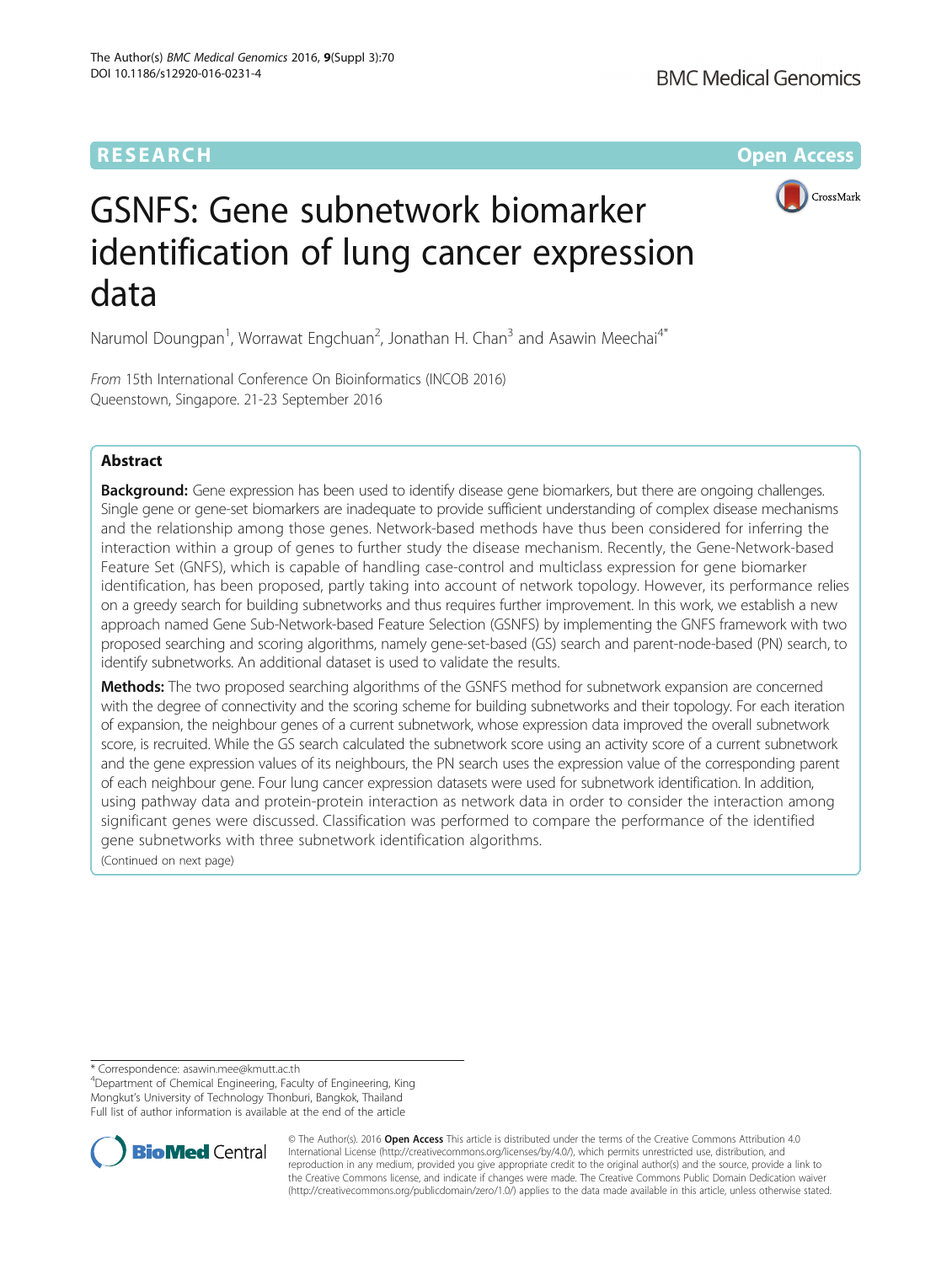#### (Continued from previous page)

Results: The two searching algorithms resulted in better classification and gene/gene-set agreement compared to the original greedy search of the GNFS method. The identified lung cancer subnetwork using the proposed searching algorithm resulted in an improvement of the cross-dataset validation and an increase in the consistency of findings between two independent datasets. The homogeneity measurement of the datasets was conducted to assess dataset compatibility in cross-dataset validation. The lung cancer dataset with higher homogeneity showed a better result when using the GS search while the dataset with low homogeneity showed a better result when using the PN search. The 10-fold cross-dataset validation on the independent lung cancer datasets showed higher classification performance of the proposed algorithms when compared with the greedy search in the original GNFS method.

**Conclusions:** The proposed searching algorithms provide a higher number of genes in the subnetwork expansion step than the greedy algorithm. As a result, the performance of the subnetworks identified from the GSNFS method was improved in terms of classification performance and gene/gene-set level agreement depending on the homogeneity of the datasets used in the analysis. Some common genes obtained from the four datasets using different searching algorithms are genes known to play a role in lung cancer. The improvement of classification performance and the gene/gene-set level agreement, and the biological relevance indicated the effectiveness of the GSNFS method for gene subnetwork identification using expression data.

#### Background

The identification of the gene biomarker from high throughput gene expression data for complex diseases is a challenging task. By using high throughput gene expression data, single genes, gene sets, or gene subnetworks have been used as biomarkers from different prior works [[1\]](#page-9-0). Statistical analysis was proposed to identify the disease gene biomarker in consideration of the expression data in different conditions. Since different genetic mutations and dysfunctions of different biological processes are present in complex diseases like cancer, the gene biomarker identification is a nontrivial task. The hallmark of cancer includes sustaining proliferative signalling, evading growth suppressors, resisting cell death, enabling replicative immortality, inducing angiogenesis, and activating invasion and metastasis [\[2](#page-9-0)]. Genetic alteration in cancer is one of the factors that gives rise to the cancer complexity. The altered genes are functionally linked in a common biological pathway, enabling tumour cells to activate a specific set of cellular processes also known as the hallmarks of cancer [\[2, 3\]](#page-9-0). The alteration on these processes result in the changing of cellular homeostasis and cancer development.

Genes expressed statistically significant among different conditions, such as case and control expression profile, resulted in single gene biomarkers and were inefficient when applied to distinguished disease sample from a healthy sample. The artefacts of microarray data, based on experimental and data processing techniques, resulted in inefficiency of those single gene biomarkers. In order to address this problem, an approach combining gene function related data was introduced.

Subramanian et al. [[4](#page-9-0)] introduced the gene-set enrichment analysis to deal with a large amount of genes in microarray data. The gene sets obtained were groups of genes sharing features in common biological function, chromosomal location, or regulation within each group. Methods of integrating gene-set data with expression profile to achieve the disease gene biomarker as a potential gene representative for a specific function were proposed. Lee et al. [\[5\]](#page-9-0) and Sootanan et al. [\[6\]](#page-9-0) proposed methods for gene identification based on gene-set data to obtain genes for pathway activity transformation; this had a high performance on disease classification. However, the identified gene-set biomarkers were unable to illustrate the relationship among these genes for disease mechanism interpretation. Then in order to infer the interaction among those significant genes and imply an insight on the disease mechanism, the network data was integrated with gene expression data to identify the gene network biomarker, which also increases the robustness of the identified gene biomarkers when applying the gene biomarker to another dataset of the same disease.

Several network-based methods were proposed for the gene network termed the subnetwork biomarker. The network data (e.g. gene-gene interaction or GGI, proteinprotein interaction or PPI) provided the interaction aspect of gene and protein at systems level. The GGI data provided the relationship of genes in functional related aspects, e.g. the two genes interacted with each other to represent the activation or inhibition of a particular biological process [[7\]](#page-9-0). The expression data were used to infer their interaction among gene pairs by correlation analysis. From the correlation of each gene pair, a gene co-expression network, whose interaction pairs having high correlation may potentially play a role in the same biological process, was constructed. The functional module of genes identified using gene coexpression network and constructed from microarray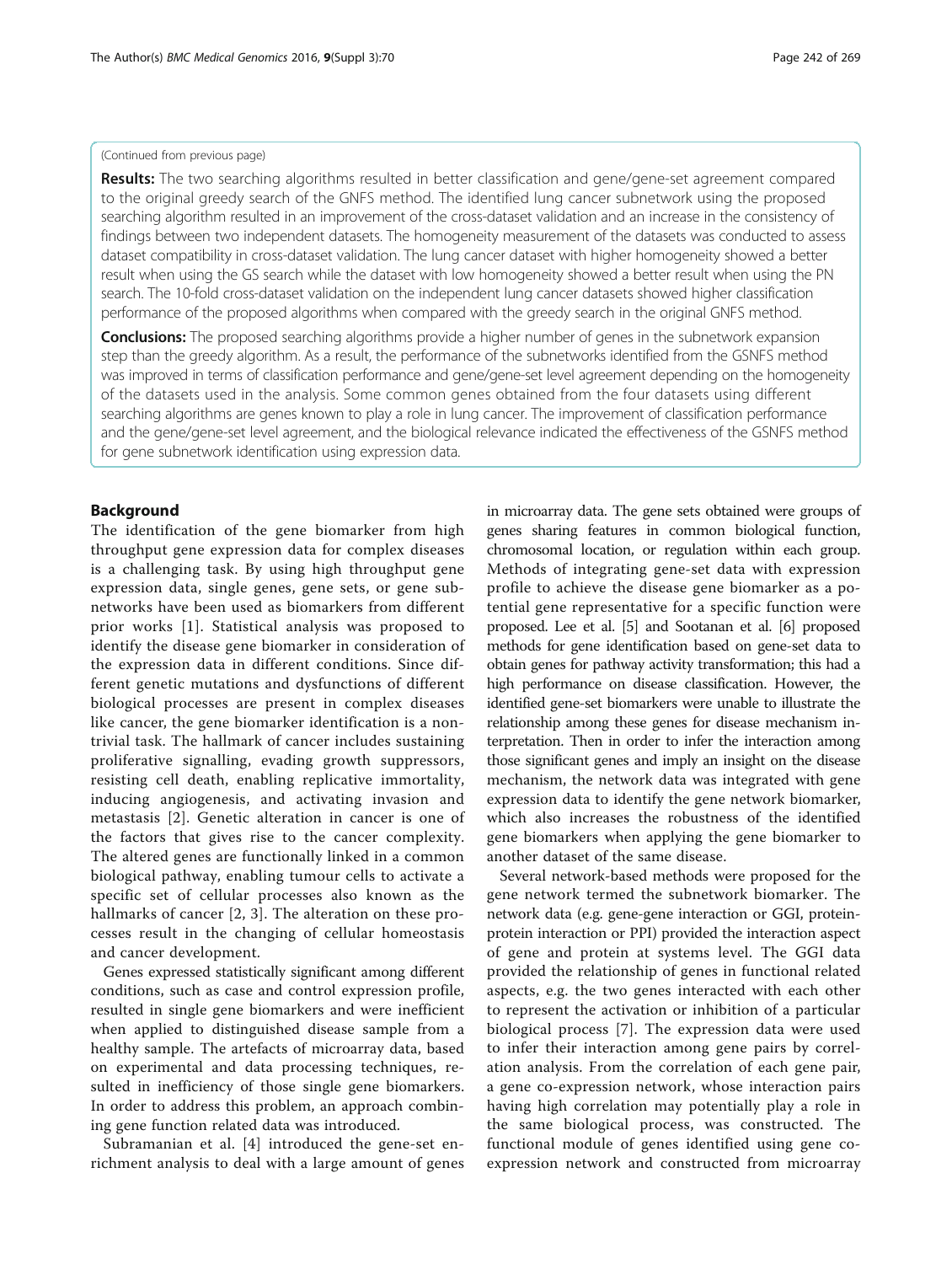expression data with scale-free network topology was proposed [\[8](#page-9-0)]. In addition, the PPI data integrated with expression data was proposed to identify the subnetwork biomarker for cancer classification [\[9](#page-9-0)–[12\]](#page-9-0). These successful integrations depended on the efficiency of searching and the scoring algorithm [\[13](#page-9-0)].

Recently, the Gene-Network-based Feature Set (GNFS), a method that integrates the statistical significant genes from a gene-set-based approach with network topology data, has been proposed [\[14](#page-9-0)]. The GNFS method was proposed for gene subnetwork identification to handle both binary class and multiclass expression data by implementing the algorithm of ANOVA-based Feature Set (AFS) method [\[15](#page-9-0)]. Originally, the AFS method was proposed for multiclassbased gene-set-based analysis for significant gene identification. The GNFS, however, uses this method to integrate three assumptions for disease gene biomarker identification by focusing on the identification of the significant gene subnetwork for each pathway or gene-set data from gene expression data. Although the GNFS method was successfully used for subnetwork identification, providing better classification performance and biological interpretation, there is still a need to improve the subnetwork biomarker in order to enhance both disease classification performance and biological relevance. The GNFS used a greedy-search approach to obtain the subnetwork by considering only the maximum increased score of the subnetwork. By using this criteria, only the candidate gene having the highest activity score was accounted as a gene member for optimal expansion, thus ignoring candidate genes having a lower score. This causes a loss of informative genes during searching and scoring. The result is a linear topology. Therefore, alternative searching strategies for subnetwork identification to achieve the gene subnetwork was considered.

This work proposed a new method named Gene Sub-Network-based Feature Selection or GSNFS by implementing two alternative searching schemes for improving gene subnetwork identification, namely gene-set-based or GS search and parent-node-based or PN search algorithms. The proposed algorithms would expand the gene subnetwork that aggregates more significant genes within the identified subnetwork. Four lung cancer expression datasets were used as case studies. The classification performance was used for validation of the identified subnetworks compared with the greedy search algorithm used in the GNFS method.

## Methods

## Expression data

Four microarray gene expression datasets of lung cancer used for gene subnetwork identification were downloaded from Gene Expression Omnibus or GEO database [\(http://](http://www.ncbi.nlm.nih.gov/geo/) [www.ncbi.nlm.nih.gov/geo/\)](http://www.ncbi.nlm.nih.gov/geo/) [[16](#page-9-0)]. The dataset of GSE18842

(denoted as Lung1) was published by Sanchez-Palencia et al. [\[17\]](#page-9-0). There are 91 samples of which 46 are primary adenocarcinoma and squamous-cell carcinoma samples and 45 are non-tumour samples as control samples. The dataset of GSE10072 (denoted as Lung2) was published by Landi et al. [\[18\]](#page-9-0). There are 107 samples of which 58 are adenocarcinoma samples and 49 are non-tumour samples as control from tissue samples of adenocarcinoma paired with non-involved lung tissue from current, former and non-smokers. The dataset of GSE4115 (denoted as Lung3) was published by Spira et al. [\[19](#page-9-0)]. There are 187 samples of which 90 are smokers without lung cancer and 97 are smokers diagnosed of having cancer. The dataset of GSE7670 (denoted as Lung 4) was published by Su et al. [[20](#page-9-0)]. The 26 samples from lung cancer patient at the Taipei Veterans General Hospital were separated into pairwise samples of 26 adjacent normal part of adenocarcinoma and 26 tumour part of adenocarcinoma in this study.

In this work, each microarray dataset was preprocessed by discarding the microarray probe representing multiple genes in order to avoid the ambiguous interpretation of those genes. The expression values were normalized using z-transformation into standard scores having mean of zero and standard deviation of one for further analysis.

## Gene-set data

The gene-set data were used for gene expression transformation prior to the gene subnetwork identification considering each gene-set or pathway data. The list of genes that correspond to each gene-set or pathway were provided. In this work, the gene-set data from PathwayAPI [[7\]](#page-9-0) were used. The PathwayAPI is a web service for retrieving the curated gene-sets data to consider gene-gene relationship. The gene-sets data consist of 319 pathways of 7467 genes.

#### Network data

Two sets of network data were used for the purpose of comparison. First, the GGI from PathwayAPI which composed of 7637 genes and 60,853 gene-gene relationships were used as network data in this study. Then to expand on the dataset, a comparison was made with those identified by using protein-protein interaction (PPI) network.

The PPI and genetic interactions data were downloaded from the Biological General Repository for Interaction Datasets (BioGRID) [\(http://thebiogrid.org/](http://thebiogrid.org/)) (version 3.4.136 update April 25th, 2016). The BioGRID, originally proposed by Stark et al. [\[21\]](#page-9-0), is an open access database that collects genetic and protein interactions curated from the primary biomedical literature proven to exist via small-scale or large-scale experimental methods [\[22\]](#page-9-0).

The PPI data from BioGRID was pre-processed to obtain only the interactions of human gene and protein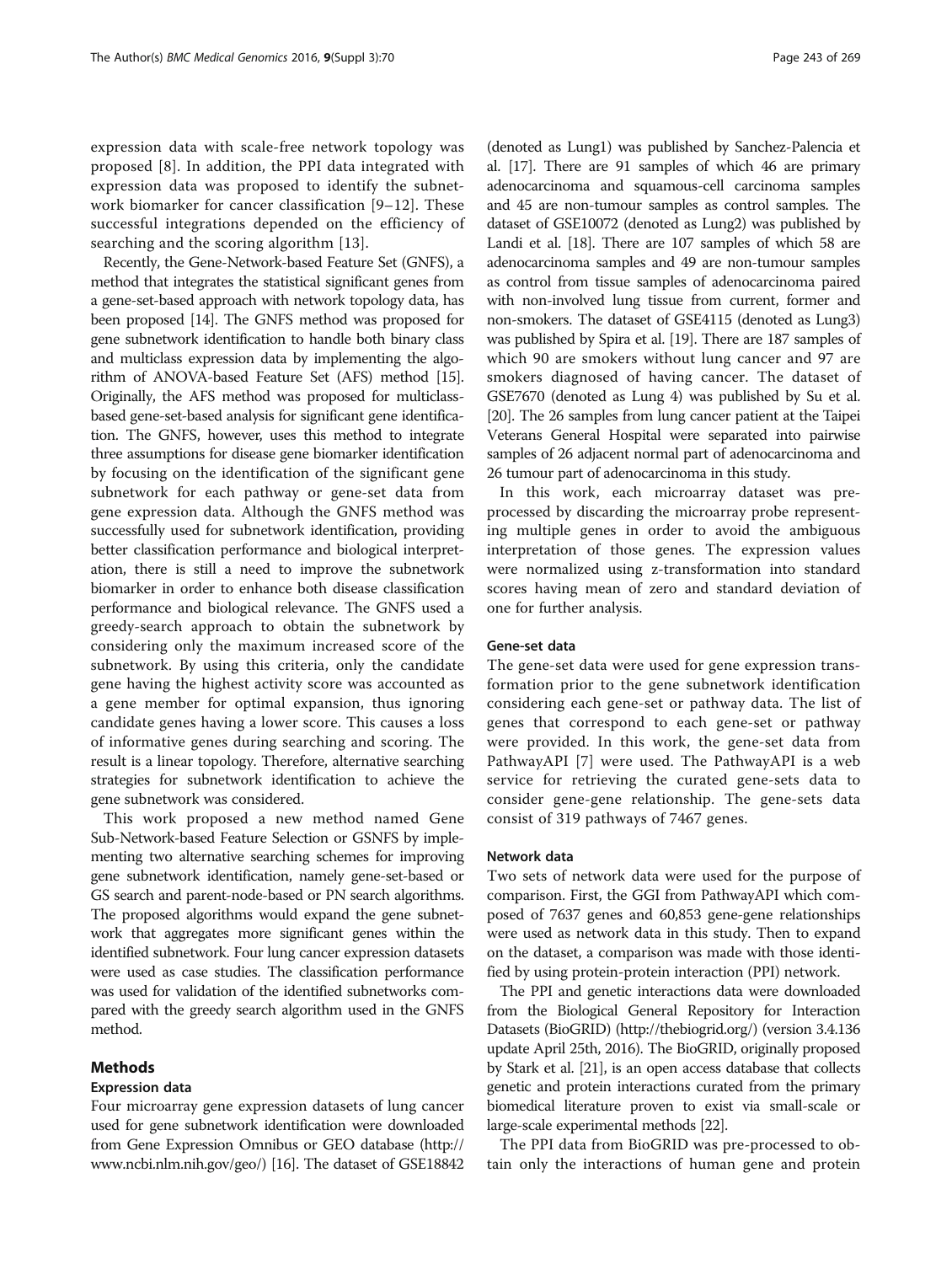(Entrez ID: 9606). The interactions (edges) with self-loop or self-interaction and duplicate edge were removed. After pre-processing, 16,041 genes/proteins with 213,996 interactions, which provides a topology, were used for further study.

#### Dataset homogeneity measurement

When using publicly available microarray gene expression data from different experiments, there may be some covariates confound the data space of those datasets. Therefore, to generate a reliable result, it is required to check for their homogeneity. This work applied the measurement of the data homogeneity in order to provide a reliability measure of the datasets used for cross-validation. To determine the relative contribution to sample variation by the disease status and batch effects of merging a microarray dataset from the public database, Engchuan et al. [\[23\]](#page-9-0) proposed a measure to deal with the limitations in using those microarray datasets by assessing cluster purity regarding disease status ( $Purity_D$ ) and cluster purity regarding batch status  $(Purity_B)$ . The measurement was calculated based on the analysis of the clustering result of the merged dataset. The clustering was done using k-means clustering approach in the R package. For the  $k$  parameter, it was set as the number of classes of the merged dataset. The purity level shows how cluster members are mixed from different classes or different statuses. Here, the purity was presented in two terms,  $Purity_B$  and  $Purity_D$ , which can be calculated as follows:

$$
Purity(\Omega, C) = \frac{\left(\frac{1}{N}\sum_{k} max_{j} |w_{k} \cap c_{j}|\right) \times j-1}{j-1}
$$

where  $\Omega = \{w_1, w_2, ..., w_k\}$  is the set of clusters,  $C = \{c_1,$  $c_1, ..., c_j$  is the set of classes or statuses and N is the total number of instances. The range of purity value was normalized to be in range 0 to 1. A good analysis result is expected to have low *Purity<sub>B</sub>* and high *Purity<sub>D</sub>* to indicate the compatibility of two datasets of the same disease for further comparison analysis.

#### Network-based algorithm

The network-based method named Gene Sub-Networkbased Feature Selection (GSNFS) method was proposed and used for subnetwork identification in this study. GSNFS implementing two new searching approaches to modify the previously published GNFS method [[14](#page-9-0)]. It is a method for subnetwork biomarker identification based on the integration of gene expression data, gene-set or pathway data, and network data which can handle both multiclass and binary class of gene expression data. For each gene-set or pathway, Analysis of Variance or ANOVA was applied to identify the significant gene (at 0.05 significant level for this study) for further use in the process of subnetwork identification. The network data was used as a scaffold to infer the interaction of a seed gene to the neighbour in the subnetwork identification step. Top 10% of identified significant genes with the highest number of neighbour genes were selected as seed genes. An F-value of ANOVA, was used in consideration of the growing seed and subnetwork expansion. Each seed gene was grown to its neighbour gene, resulting in the highest F-value. The expansion from a current subnetwork to its neighbour depends on the improvement of the F-value when each candidate gene is temporarily added to the subnetwork compared with the score of the current subnetwork. At each subnetwork expansion, the search of its neighbour and the score of the candidate gene calculation are crucial steps in subnetwork identification. Two termination criteria of subnetwork expansion are whether there is no more available gene neighbours for consideration or no more improvement of the current subnetwork score.

By focusing on the modification, the GSNFS aims to improve the classification performance while still maintaining good gene/gene-set level agreement. The GSNFS includes two new searching strategies (GS and PN) during network expansion to obtain better subnetwork biomarkers. In order to evaluate the proposed strategies, the gene subnetworks identified by using these two proposed strategies and the greedy approach used in GNFS were compared based on the classification performance.

The identified gene subnetworks with at least three gene members were further used for analysis and discussion in the evaluation of the performance of the proposed searching algorithms.

The overall steps of the GSNFS method and the modules of searching strategies as proposed in this work are illustrated in Fig. [1](#page-4-0).

## Scoring method

The scoring method was used for representing the significance of the subnetwork. It consists of two steps: the correlation analysis and the gene-set activity calculation. The significant genes in each gene-set were obtained using ANOVA for both binary class and multiple class expression data with threshold setting. In correlation analysis, Pearson's correlation was used to determine the correlation of an activity of a current subnetwork (or seed gene expansion to its neighbour of the first iteration of gene expansion) and a particular candidate expansion gene. The sign (positive or negative) of correlation coefficient was used for determining the criteria to update the activity level of the current subnetwork as explained in [[14](#page-9-0)]. This subnetwork activity represented the summarized expression value of identified subnetwork and was used to calculate the Fvalue as a subnetwork score. A subnetwork, having the highest F-value of each pathway or gene-set, was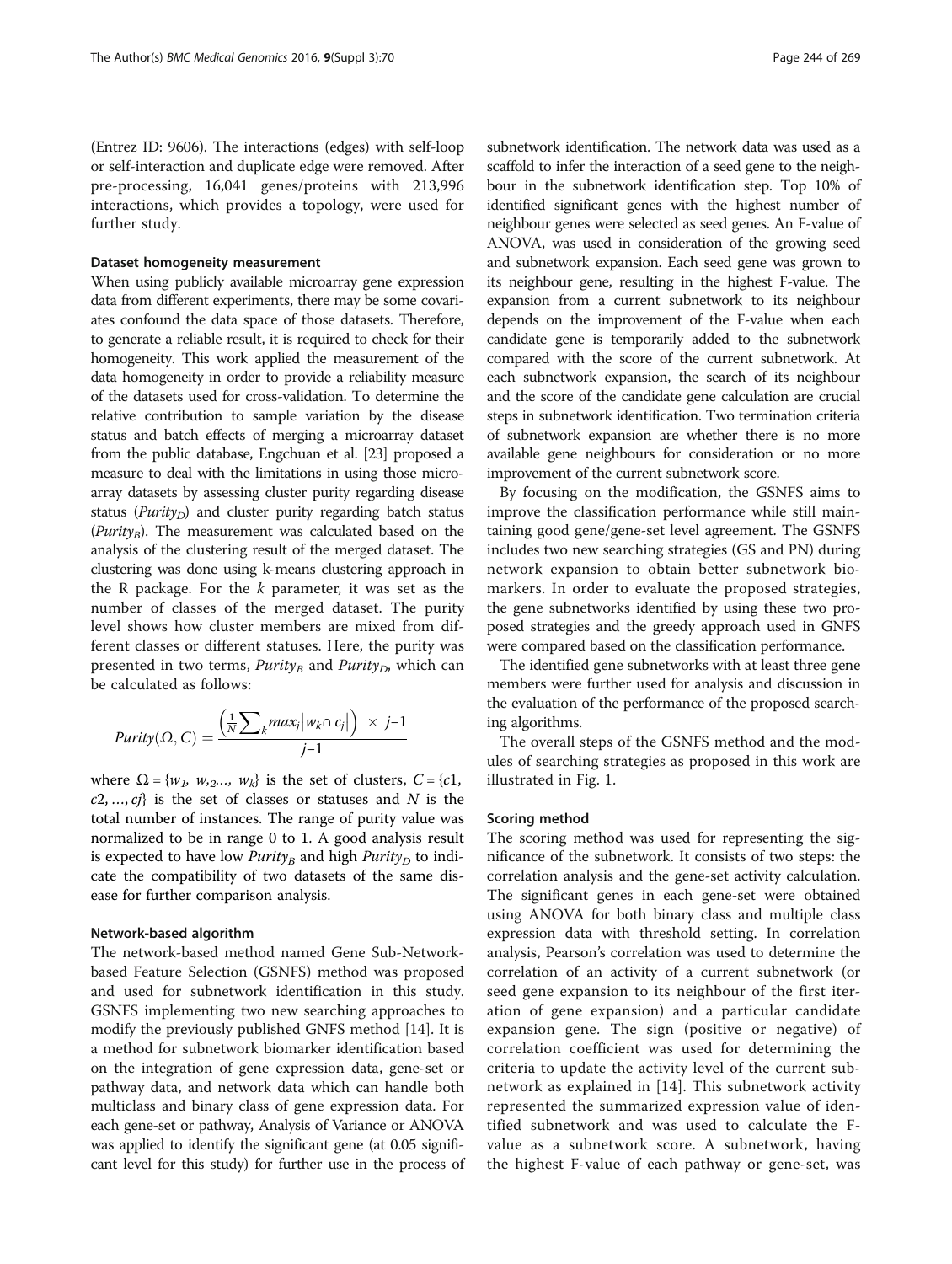<span id="page-4-0"></span>

selected as the representative of a particular pathway or gene-set.

#### Searching algorithm

The GSNFS implements two new searching algorithms: the gene-set-based and parent-node-based approaches as opposed to the GNFS that uses the greedy searching algorithm. The detail of each algorithms are described as follow.

## Gene-set-based (GS) search

This GS search algorithm considered the gene member and the activity score of the current subnetwork. In the i<sup>th</sup> iteration of subnetwork identification or node expansion, the gene members of a current subnetwork were treated

as a set of seed genes to consider the neighbour gene as candidate genes for expansion. All the neighbour genes of this set of seed genes were considered for an expansion of a current subnetwork to the neighbour gene by calculating the F-value. The neighbour gene with maximum F-value was selected and its F-value was compared to the current subnetwork. The expansion was made if there was an improvement in the F-value.

#### Parent-node-based (PN) search

The PN search algorithm considered the gene member and the parent gene of a particular candidate gene. As in the i<sup>th</sup> iteration of subnetwork identification or node expansion, the neighbour genes of all gene members of a current subnetwork were considered as candidate genes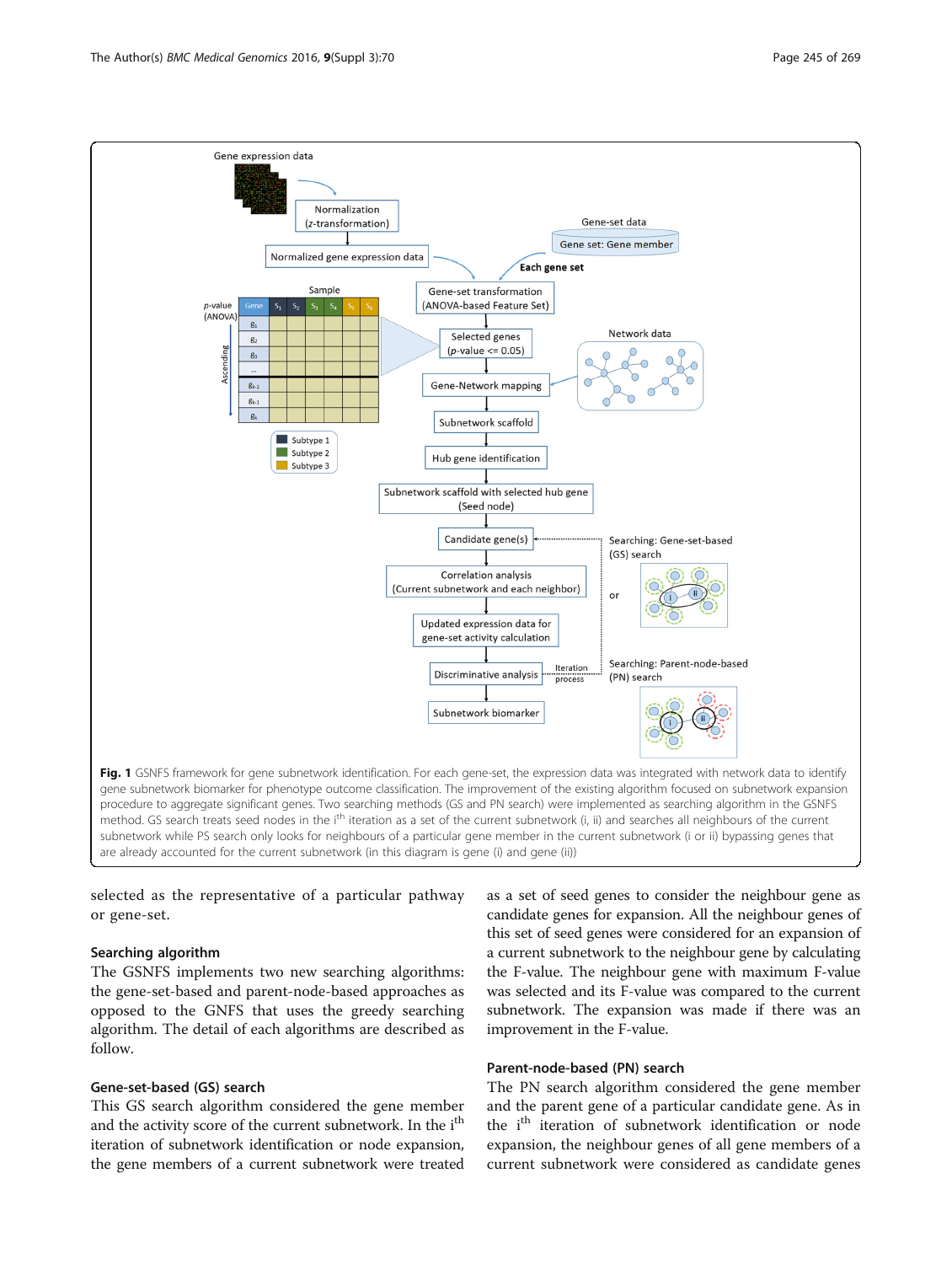<span id="page-5-0"></span>for expansion. The F-value between each candidate gene and its interacted gene as the parent node was considered. The current subnetwork expanded to the candidate gene with maximum F-value.

#### Greedy search

The greedy search was performed to identify the gene subnetwork in the GNFS method. At each gene expansion level, each neighbour gene of a subnetwork was used to calculate the activity score for comparison with that of the current subnetwork. This comparison was used to consider the improvement when adding that candidate gene to the current subnetwork. By searching for the highest score of each expansion result in local maxima, all neighbours of a current expanded gene were considered to expand to the neighbour gene with the highest score.

#### Gene level and gene-set level agreement

The evaluation of the identified gene subnetwork was explored by identifying the co-occurrence of gene or gene-set being identified between two datasets. By doing this, the evaluation was focused on inspecting the presence of the identified gene and gene-set resulting from the analysis without considering the expression value of each gene. The Jaccard-like agreement implemented in Engchuan et al. [[24](#page-9-0)] was used for the evaluation.

The result of the analysis presented the robustness of the proposed method and the agreement of the markers identified from two datasets.

## Cross-dataset validation

The different sets of data generated by different laboratories may contain some confounding factors. As a result, a set of biomarkers identified from one dataset cannot be applied to another. Cross-dataset validation was applied to validate the robustness of a model (gene subnetwork), which is identified by using one dataset as training data and another independent dataset of the lung cancer as test set. This validation process was used to predict the effectiveness of applying the identified subnetwork biomarkers from one dataset (training set) to distinguish the phenotypes of another dataset (test set). The results from cross-dataset validation can reflect the robustness and reliability of an identified biomarker. The classification performance was assessed and presented as Area Under the Curve (AUC) of the Receiver Operating Characteristic curve. The support vector machine (SVM) in WEKA version 3.7-12 with default parameter setting (C-SVC classification with kernel type of radial basis function) was used in this study.

#### Results

GSNFS with the GS searching algorithm (GSNFS-GS) and PN searching algorithm (GSNFS-PN) were proposed and implemented in this work. The identified subnetworks obtained from GSNFS using these two new searching strategies were compared with those obtained from the greedy search algorithm originally used in GNFS. Four lung cancer datasets retrieved from GEO database were assessed for their compatibility for further classification evaluation by the purity index analysis (Table 1). A pair of datasets was considered highly compatible if they have low *Purity<sub>B</sub>* and high *Purity<sub>D</sub>*. From the result, only two pairs of datasets are compatible. The datasets Lung1 and Lung2 were found to be compatible for comparison analysis with the Purity<sub>B</sub> and Purity<sub>D</sub> of 0.081 and 0.6, respectively. The datasets Lung2 and Lung4 were compatible with the *Purity<sub>B</sub>* and *Purity<sub>D</sub>* of 0.34 and 0.64, respectively. Lung3 was found to have low comparable manner for classification validation with the other three datasets (Lung1, Lung2 and Lung4) because the assessment results were low in *Purity*<sub>D</sub>. In this study, however, the comparison analysis with Lung3 has also been done to assess the ability of the proposed method with the least compatible datasets due to a limited number of datasets resulting from the same assumption of the experiment. The identified gene subnetworks of a particular dataset were obtained using three different searching approaches. The number of gene subnetworks obtained using GGI from PathwayAPI and PPI network is shown in Table [2](#page-6-0).

The GGI from PathwayAPI and PPI were used as network topology data in the GSNFS method for inferring the interaction among significant genes. Applying the two searching strategies resulted in potential gene subnetworks as disease biomarkers.

Subnetworks having at least three gene members were used to evaluate the agreement of gene/gene-set of the two independent datasets. The gene/gene-set level agreement is a ratio of the number of common identified gene/ gene-set from the two datasets and the total number of identified gene/gene-set in the two datasets (Table [3\)](#page-6-0).

The cross-dataset validation was used to validate the performance of the identified subnetworks by applying them in disease classification using an independent dataset of the same disease. The classification performance of the

| Table 1 The homogeneity of datasets |
|-------------------------------------|
|-------------------------------------|

| Data       | Purity <sub>B</sub> | Purity <sub>D</sub> |  |  |
|------------|---------------------|---------------------|--|--|
| Lung $1*2$ | 0.081               | 0.6                 |  |  |
| Lung $1*3$ | 0.35                | 0.12                |  |  |
| Lung $1*4$ | 0.27                | 0.34                |  |  |
| Lung $2*3$ | 0.27                | 0.14                |  |  |
| Lung $2*4$ | 0.34                | 0.64                |  |  |
| Lung3*4    | 0.56                | 0.029               |  |  |

The homogeneity of each pair of independent datasets was measured and presented in terms of Purity<sub>B</sub> and Purity<sub>D</sub>. The low Purity<sub>B</sub> and high Purity<sub>D</sub> present the high compatibility of the two datasets for further cross-dataset validation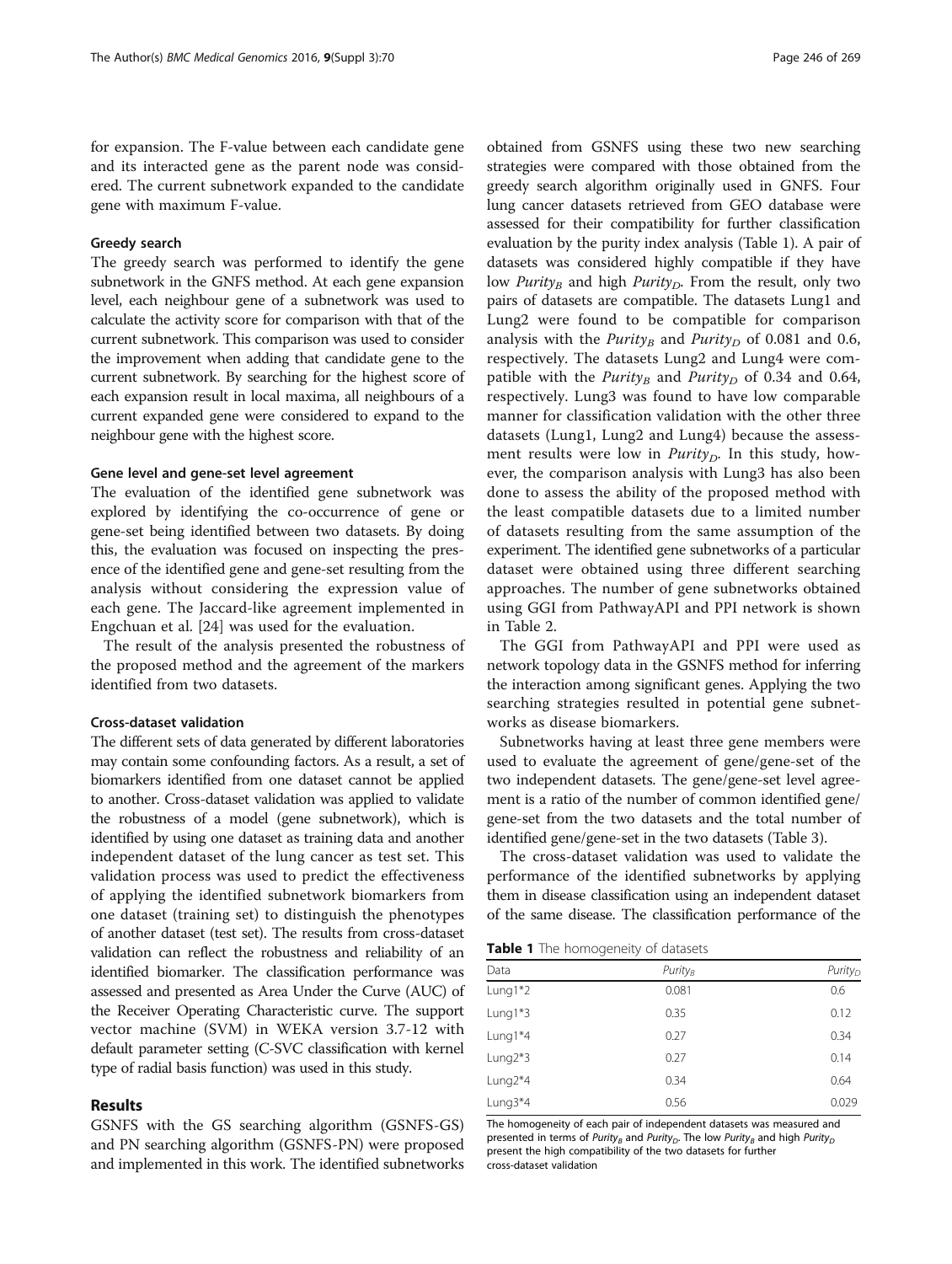| Data              | GGI              |          |                 | PPI              |          |                 |  |
|-------------------|------------------|----------|-----------------|------------------|----------|-----------------|--|
|                   | GNFS-greedy [14] | GSNFS-GS | <b>GSNES-PN</b> | GNFS-greedy [14] | GSNFS-GS | <b>GSNFS-PN</b> |  |
| Lung1             | 65               | 84       | 94              | 40               | 46       | 62              |  |
| Lung <sub>2</sub> | 49               | 65       | 92              | 29               | 34       | 42              |  |
| Lung3             |                  | 4        | 53              |                  |          | 25              |  |
| Lung4             | 16               | 23       | 46              | 14               | 20       | 35              |  |

<span id="page-6-0"></span>Table 2 The number of identified gene subnetworks using GGI from PathwayAPI and PPI network on different three approaches

identified subnetworks using the GGI from PathwayAPI and PPI network with different searching strategies is shown in Table [4](#page-7-0).

To compare the effectiveness of gaining biological related genes in the gene subnetworks, the overlapped or common genes among the identified gene subnetworks using different four datasets, three searching strategies, and two networks were inspected as shown in Table [5](#page-7-0).

## Discussion

The homogeneity of between the four datasets was measured to illustrate the difference in distribution of the two independent datasets. Table [1](#page-5-0) showed that Lung1, Lung2 and Lung4 datasets are compatible as derived from the low batch effect for *Purity<sub>B</sub>* and high *Purity<sub>D</sub>* in the disease class assessment. Nevertheless, the results measured between Lung1 and Lung3, Lung2 and Lung3, or Lung3 and Lung4 showed low compatibility which can imply the difference between data distribution of Lung3 from the others. Therefore, the classification using the model trained by using either Lung1, Lung2 or Lung4 dataset may be inefficient when applied to classify Lung3 dataset. Thus, in this study, Lung3 was used as crossdataset validation to validate the performance of the identified subnetworks despite its low compatibility in order to observe the robustness of the identified subnetworks.

The number of identified gene subnetworks obtained from the three approaches; GNFS-greedy search, GSNFS-GS and GSNFS-PN, was different. To obtain significant genes, statistical analysis was applied. The seed genes were identified among those genes for subnetwork expansion. The difference among these three approaches is that it only influences the number of gene members in each gene subnetwork. In Table 2, when considering gene subnetworks with at least three gene members, the number of gene subnetworks varied especially in Lung3 dataset. This may be attributed to the genetic difference in the all-smoker samples, where some have lung cancer while others do not have it. The number of identified subnetworks resulted from Lung1 was different from that of Lung2 and Lung4 because more number of genes being covered by microarray platform used to generate Lung1 dataset. The GSNFS-PN provides the largest number of gene subnetworks in both network data.

Table 3 Evaluating the resulting subnetworks based on gene level/gene-set level agreement

| Data                 | GGI              |          |                 | PPI              |          |          |
|----------------------|------------------|----------|-----------------|------------------|----------|----------|
|                      | GNFS-greedy [14] | GSNFS-GS | <b>GSNFS-PN</b> | GNFS-greedy [14] | GSNFS-GS | GSNFS-PN |
| Gene level           |                  |          |                 |                  |          |          |
| Lung $1*2$           | 0.099            | 0.138    | 0.118           | 0.186            | 0.140    | 0.145    |
| Lung $1*3$           | 0.023            | 0.004    | 0.068           | 0.047            | 0.087    | 0.085    |
| $Lung1*4$            | 0.047            | 0.084    | 0.094           | 0.1              | 0.108    | 0.127    |
| Lung <sub>2</sub> *3 | 0.043            | 0.019    | 0.096           | 0.081            | 0.104    | 0.107    |
| Lung $2*4$           | 0.091            | 0.105    | 0.121           | 0.087            | 0.1      | 0.076    |
| Lung $3*4$           | 0.037            | $\circ$  | 0.084           | 0.143            | 0.076    | 0.104    |
| Gene-set level       |                  |          |                 |                  |          |          |
| Lung $1*2$           | 0.2              | 0.319    | 0.453           | 0.23             | 0.23     | 0.316    |
| Lung1*3              | 0.058            | 0.0115   | 0.272           | $\mathbf{0}$     | 0.056    | 0.16     |
| Lung $1*4$           | 0.125            | 0.103    | 0.308           | 0.08             | 0.179    | 0.366    |
| Lung $2*3$           | 0.037            | 0.015    | 0.321           | 0.059            | 0.125    | 0.175    |
| Lung <sub>2</sub> *4 | 0.083            | 0.219    | 0.34            | $\mathbf{0}$     | 0.174    | 0.167    |
| Lung $3*4$           | 0.095            | $\circ$  | 0.2375          | 0.111            | 0.148    | 0.2      |

The gene/gene-set level agreement is a ratio between the number of common genes/gene-sets found in two datasets and the total number of genes/gene-sets identified from the two datasets. The gene/gene-set level agreements were calculated for different searching strategies and presented above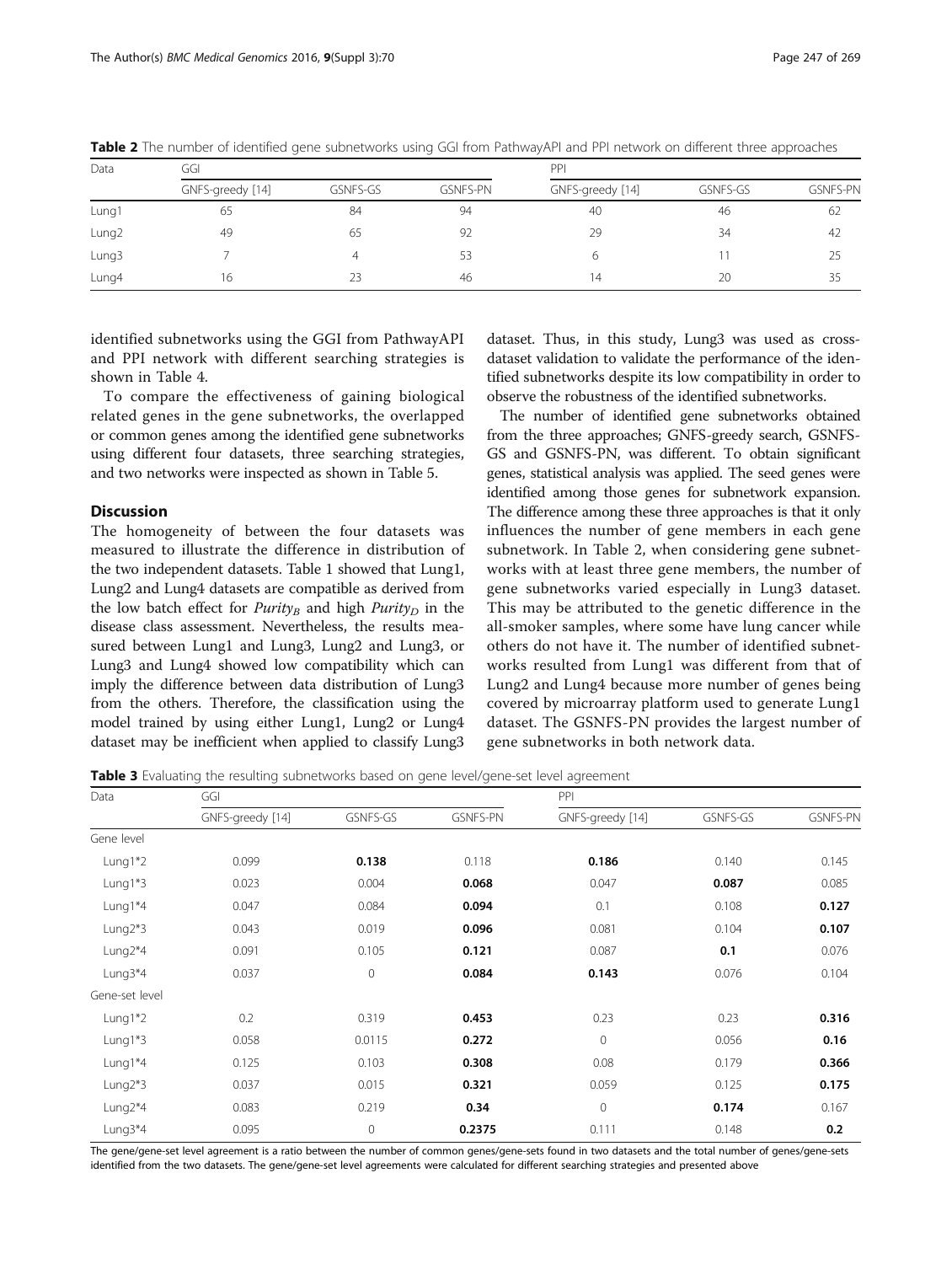<span id="page-7-0"></span>

| <b>Table 4</b> Classification performance of cross-dataset validation using GGI from PathwayAPI and PPI network |  |  |  |  |
|-----------------------------------------------------------------------------------------------------------------|--|--|--|--|
|                                                                                                                 |  |  |  |  |

| Data                 | GGI              |          |                 | PPI              |          |          |
|----------------------|------------------|----------|-----------------|------------------|----------|----------|
|                      | GNFS-greedy [14] | GSNFS-GS | <b>GSNFS-PN</b> | GNFS-greedy [14] | GSNFS-GS | GSNFS-PN |
| Lung1*2              | 0.828            | 0.704    | 0.546           | 0.634            | 0.773    | 0.717    |
| Lung $1*3$           | 0.54             | 0.59     | 0.546           | 0.568            | 0.481    | 0.535    |
| Lung $1*4$           | 0.75             | 0.865    | 0.635           | 0.519            | 0.635    | 0.75     |
| Lung <sub>2</sub> *1 | 0.834            | 0.868    | 0.578           | 0.724            | 0.791    | 0.689    |
| Lung <sub>2</sub> *3 | 0.479            | 0.556    | 0.532           | 0.53             | 0.588    | 0.537    |
| Lung <sub>2</sub> *4 | 0.865            | 0.827    | 0.692           | 0.731            | 0.712    | 0.635    |
| Lung3*1              | 0.275            | 0.539    | 0.726           | 0.65             | 0.607    | 0.647    |
| $Lung3*2$            | 0.378            | 0.624    | 0.729           | 0.35             | 0.526    | 0.558    |
| Lung $3*4$           | 0.481            | 0.712    | 0.635           | 0.462            | 0.673    | 0.615    |
| Lung4*1              | 0.902            | 0.848    | 0.69            | 0.563            | 0.693    | 0.857    |
| Lung $4*2$           | 0.805            | 0.849    | 0.77            | 0.583            | 0.72     | 0.751    |
| $Lung4*3$            | 0.603            | 0.549    | 0.608           | 0.595            | 0.608    | 0.631    |

The classification performance of the identified subnetworks resulted from different searching strategies in the subnetwork identification

The consistency of identified subnetworks of the two independent datasets were evaluated based on the occurrence of the same gene/gene-set in term of gene/gene-set level agreement. From Table [3,](#page-6-0) the GSNFS-GS and GSNFS-PN have more common genes between datasets. This result can be used for further study of genes or gene-sets consistently presented in the lung cancer biomarkers.

The identified gene subnetworks obtained from these two searching strategies improved the classification performance when compared with the gene subnetworks identified using the greedy search. The classification evaluation performed by applying the subnetworks identified from one dataset to distinguish the sample with disease from the healthy sample on independent datasets. The GSNFS-GS potentially resulted in subnetworks having a better classification performance.

Considering different network data, the PPI network contains more genes/proteins than the GGI network. However, the identified subnetworks obtained by using GGI provided a better gene/gene-set level agreement and classification performance than the subnetworks identified

by using PPI. This might be due to the use of subnetworks with at least three gene members for evaluating the gene/ gene-set level agreement and the classification performance. The identified subnetworks with one or two gene members were discarded. In addition, the large number of genes/proteins and their interactions in PPI may not imply the function of those genes in term of interacting gene/ protein pairs. In contrast, the GGI data provide the relationship of genes having interaction in functional basis based on curated data. This result shows that the relationship of genes in different assumption of network data is important in network-based analysis. After analysing these two network data using Merge Network plug-in of Cytoscape tool (version 3.3.0), there were 3101 nodes found as overlapping gene/protein and 1212 of those having 1929 overlapping interactions. This small number of common genes/proteins and interactions resulted in higher gene level agreement and higher number of overlapping among the four datasets (see Table 5) in the subnetworks using PPI as network data.

From the analysis, the better classification performance was obtained when applying GGI to Lung1, Lung2, and

Table 5 Common genes found in the identified subnetworks with at least three gene members across four datasets by using three different approaches

| GGI              |          |                 | PPI              |          |                 |  |
|------------------|----------|-----------------|------------------|----------|-----------------|--|
| GNFS-greedy [14] | GSNFS-GS | <b>GSNFS-PN</b> | GNFS-greedy [14] | GSNFS-GS | <b>GSNFS-PN</b> |  |
| MAPK1            | None     | MAPK1           | MAPK1            | EGFR     | EGFR            |  |
|                  |          | MAP2K3          | TNFRSF1A         | MAPK1    | MAPK1           |  |
|                  |          | MAP2K4          | SHC1             | TNFRSF1A | TNFRSF1A        |  |
|                  |          | PRKCA           | SOS <sub>2</sub> | MAP3K7   |                 |  |
|                  |          |                 | STAT3            |          |                 |  |

All gene members in gene subnetworks with at least three gene members were inspected for the common genes obtained from the identified gene subnetworks across four datasets by using different searching strategies and different network data in subnetwork identification. The genes in italic indicate the important genes in lung cancer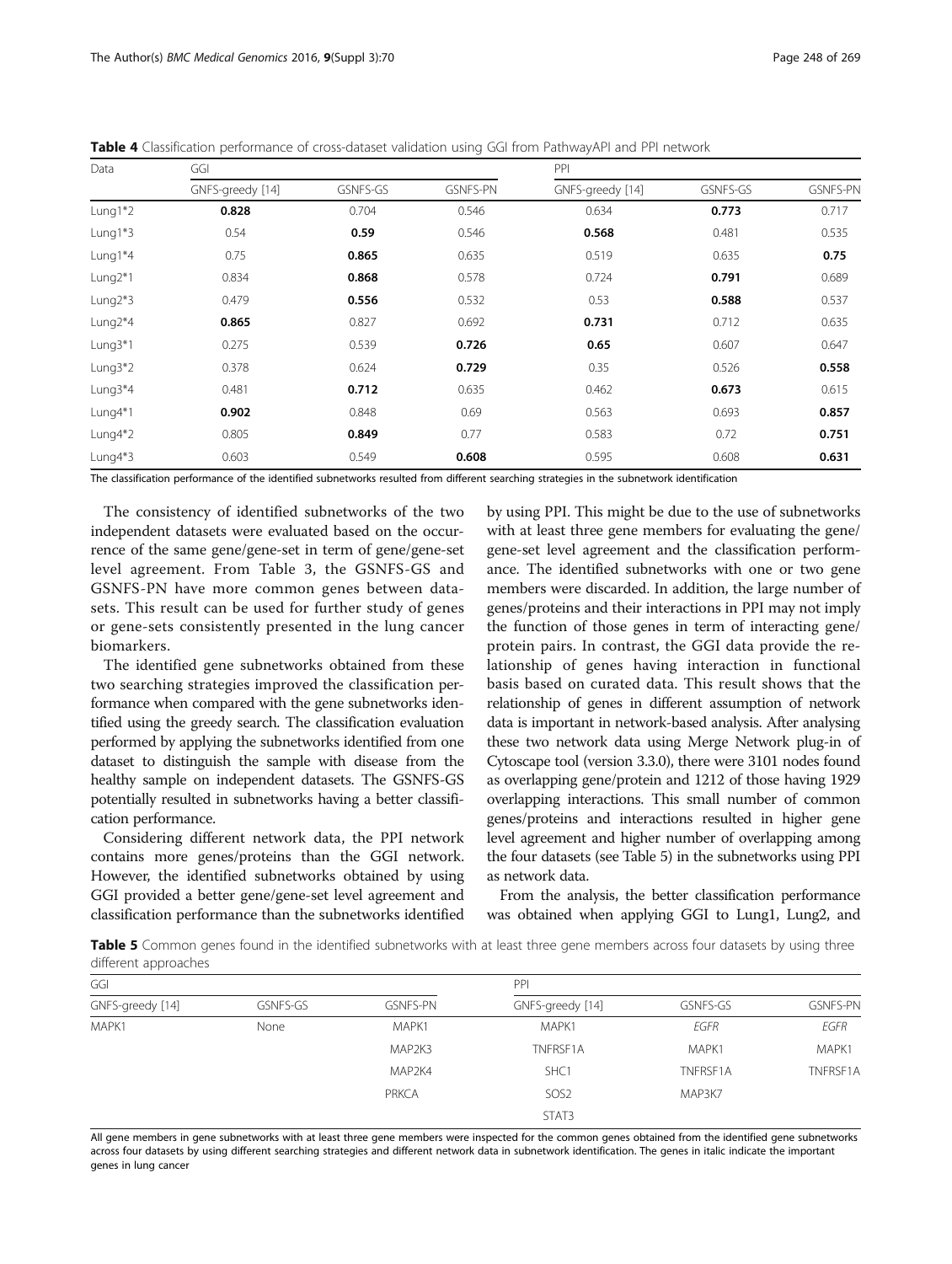Lung4 datasets. Moreover, when applying the PPI network to the analysis, the subnetworks identified from Lung1 and Lung2 also performed well on the classification analysis.

Table [4](#page-7-0) shows that the two proposed searching algorithms increase the performance of the classification when compared with the original greedy search implemented in the GNFS method. However, the GSNFS-PN presented robustness when applied to Lung3 and Lung4 dataset in terms of improving the cross-dataset classification performance and increasing the gene/gene-set level agreement results. Nevertheless, the improvement of the classification performance and gene level agreement was seen by applying the GSNFS-GS to Lung1 and Lung2. This implies that the GSNFS-PN may be suitable with the datasets having low compatibility while the GSNFS-GS could be efficient with datasets having high compatibility. The subnetworks identified from Lung4 dataset using the GSNFS-PN with PPI network performed well when applying to independent datasets. This classification performance of Lung4 was consistent with high number of gene/ gene-set level agreement of Lung4 with other three datasets. When comparing between GSNFS-GS and GSNFS-PN in overall, it was found that GSNFS-PN performed better when considering the gene/gene-set level agreement. Meanwhile the GSNFS-GS was better when considering the classification performance analysis.

The effectiveness of the two proposed algorithms for searching in biological meaning is shown in Table [5](#page-7-0). The well-studied gene related to lung cancer, EGFR gene, [[25, 26](#page-9-0)] was identified by these two searching strategies using PPI network. This gene is shown in italic in Table [5.](#page-7-0) Moreover, MAPK1 (mitogen-activated protein kinase 1) gene was found as a common gene among all four lung cancer datasets except for the GSNFS-GS. This gene encodes for a member of the MAP kinase family, which plays a role in a variety of cellular processes such as proliferation, differentiation, transcription regulation and development by controlling phosphorylation at nuclear target. The TNFRSF1A (tumour necrosis factor receptor superfamily member 1A) gene was found as a common gene using PPI as the network data. This gene encodes for a protein, which is one of the major receptors for the tumour necrosis factor-alpha. The function of this receptor is related to activate NF-kappaB, mediate apoptosis which may play a role in tumourigenesis. These results illustrated the improvement of identified gene subnetworks using the GSNFS method with the proposed searching algorithms for gene subnetwork biomarker identification.

In this work, each gene expression dataset was preprocessed. The homogeneity measurement of the datasets have been done with the purpose of inspecting the contribution of the data in two independent datasets.

Another task of the data pre-processing step was a batch effect correction to reduce the systematic error of generating microarray data from a different batch.

## Conclusions

This work proposed a new network-based method named Gene Sub-Network-based Feature Selection or GSNFS. GSNFS identifies gene subnetwork biomarkers by using two new searching algorithms: gene-set-based search and parent-node-based search algorithms. With the use of our newly proposed searching and scoring algorithms, more numbers of genes were obtained in the subnetwork expansion step. As a result, the evaluation showed the improvement of the identified subnetworks regarding its classification performance and gene/gene-set level agreement over the greedy search algorithm implemented in the GNFS method. Applying the homogeneity measurement to the dataset provided a reliable result for cross-dataset validation. The results from the classification performance and the biological relevance showed that the proposed searching strategies are quite effective in identifying of gene subnetwork as biomarker for lung cancer.

#### Acknowledgements

ND would like to acknowledge the Petchra Pra Jom Klao Ph.D. Research Scholarship of KMUTT for funding of her PhD study. The authors also wish to acknowledge Jaturong Kongmanee and Thanyathorn Thanapattheerakul for assistance in the discussion and coding part of gene searching. The English proofreading of the final manuscript was done by Bethany C. H. Kon and Alex C. Lam.

#### About this supplement

This article has been published as part of BMC Medical Genomics Volume 9 Supplement 3, 2016. 15th International Conference On Bioinformatics (INCOB 2016): medical genomics. The full contents of the supplement are available online [https://bmcmedgenomics.biomedcentral.com/articles/supplements/](https://bmcmedgenomics.biomedcentral.com/articles/supplements/volume-9-supplement-3) [volume-9-supplement-3.](https://bmcmedgenomics.biomedcentral.com/articles/supplements/volume-9-supplement-3)

#### Funding

Publication charges for this article have been funded by King Mongkut's University of Technology Thonburi (KMUTT), and the KMUTT Petchra Pra Jom Klao Ph.D. Research Scholarship.

#### Availability of data and materials

Data analyzed and the source code for the GSNFS can be accessed by request to the author.

#### Authors' contributions

ND, JHC, and AM participated in the design of the methods. ND and WE implemented the algorithm and analyzed the results. All of the authors have read and approved the manuscript.

#### Competing interests

The authors declare that they have no competing interests.

#### Consent for publication

Not applicable.

## Ethics approval and consent to participate

Not applicable.